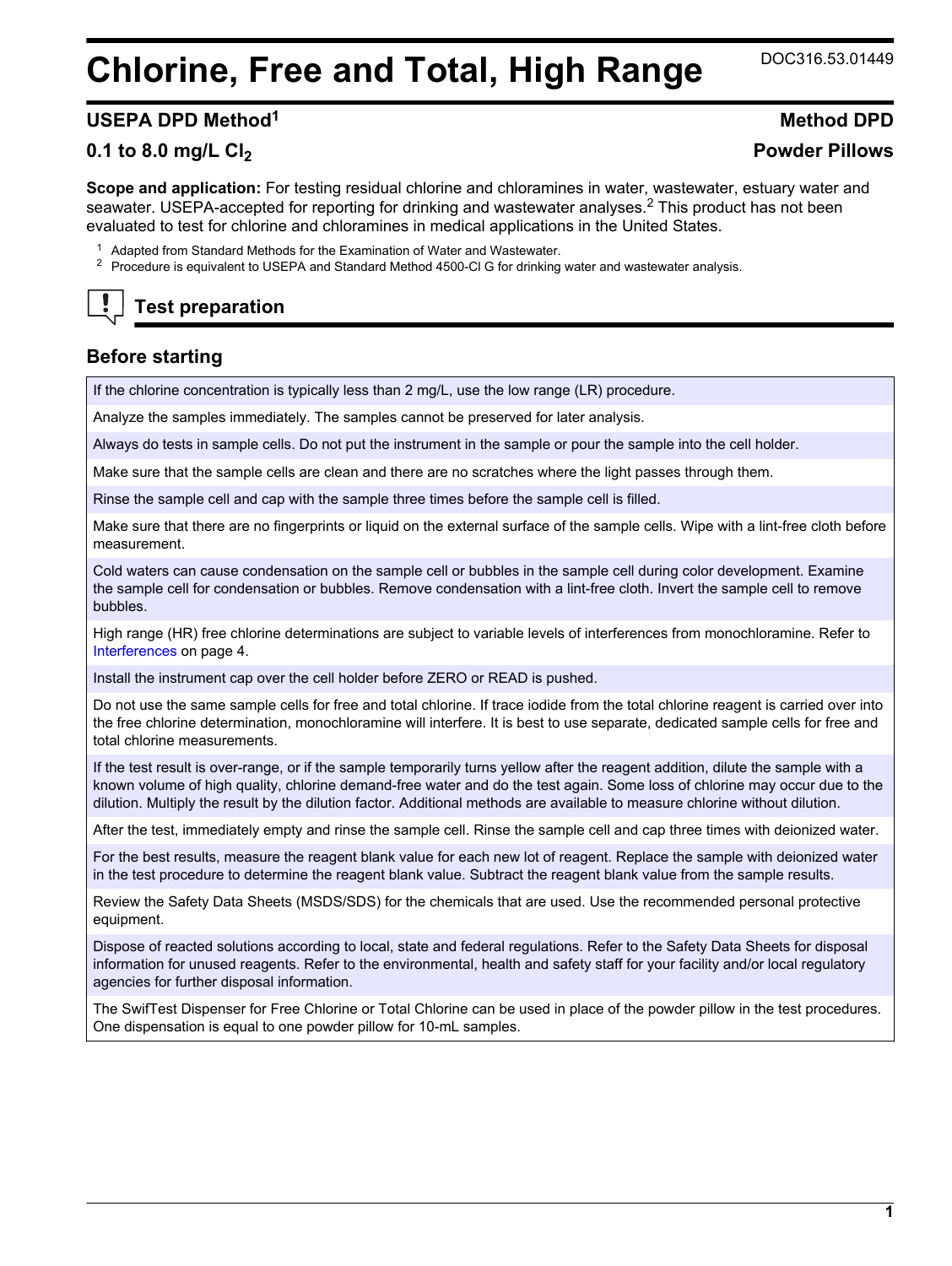# **Items to collect**

| <b>Description</b>                                                | Quantity |
|-------------------------------------------------------------------|----------|
| Chlorine, Free: DPD Free Chlorine Reagent Powder Pillows, 10-mL   |          |
| Chlorine, Total: DPD Total Chlorine Reagent Powder Pillows, 10-mL |          |
| Sample cells, 1-cm/10-mL                                          |          |

Refer to [Consumables and replacement items](#page-5-0) on page 6 for order information.

# **Sample collection**

- Analyze the samples immediately. The samples cannot be preserved for later analysis.
- Chlorine is a strong oxidizing agent and is unstable in natural waters. Chlorine reacts quickly with various inorganic compounds and more slowly with organic compounds. Many factors, including reactant concentrations, sunlight, pH, temperature and salinity influence the decomposition of chlorine in water.
- Collect samples in clean glass bottles. Do not use plastic containers because these can have a large chlorine demand.
- Pretreat glass sample containers to remove chlorine demand. Soak the containers in a weak bleach solution (1 mL commercial bleach to 1 liter of deionized water) for at least 1 hour. Rinse fully with deionized or distilled water. If sample containers are rinsed fully with deionized or distilled water after use, only occasional pretreatment is necessary.
- Make sure to get a representative sample. If the sample is taken from a spigot or faucet, let the water flow for at least 5 minutes. Let the container overflow with the sample several times and then put the cap on the sample container so that there is no headspace (air) above the sample.

# **Powder pillow procedure**



**1.** Set the instrument to high range (HR). Refer to the instrument documentation.



**2. Prepare the blank:** Fill a 1-cm/10‑mL sample cell to the 5‑mL mark with sample. Close the sample cell.



**3.** Clean the blank sample cell.



**4.** Insert the blank into the cell holder. Point the triangle mark on the sample cell away from the keypad.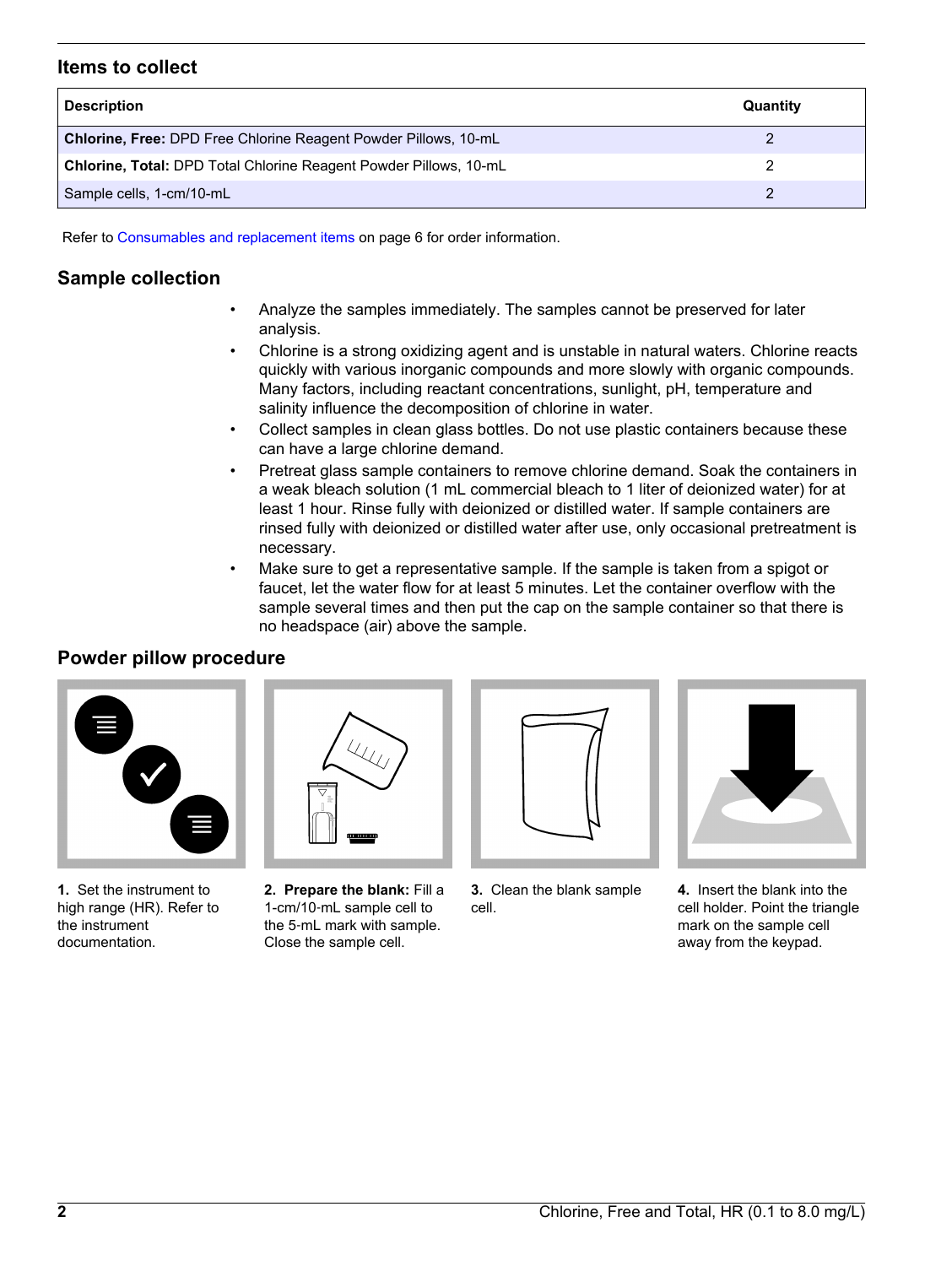

**5.** Install the instrument cap over the cell holder.



**6.** Push **ZERO**. The display shows "0.0".



**7.** Remove the sample cell from the cell holder.



**8. Prepare the sample:** Fill a second 1-cm/10‑mL sample cell to the 5-mL mark with sample.



**9.** Add two 10‑mL DPD Free Chlorine Reagent Powder Pillows or two 10-mL DPD Total Chlorine Reagent Powder Pillows to the second sample cell.



**10.** Close the sample cell. Shake the sample cell for about **20 seconds** to dissolve the reagent. Undissolved power will not affect accuracy.

A pink color will show if chlorine is in the sample.



**11.** Clean the prepared sample cell.



**12. Free chlorine measurement:** Within 1 minute of the reagent addition, insert the prepared sample into the cell holder. Point the triangle mark on the sample cell away from the keypad.

Go to step 15.



**13.** Set and start a timer for 3 minutes. A 3‑minute reaction time starts.



**14. Total chlorine measurement:** After 3 minutes and within 6 minutes of the reagent addition, insert the prepared sample into the cell holder. Point the triangle mark on the sample cell away from the keypad.



**15.** Install the instrument cap over the cell holder.



**16.** Push **READ**. Results show in mg/L chlorine  $(Cl<sub>2</sub>)$ .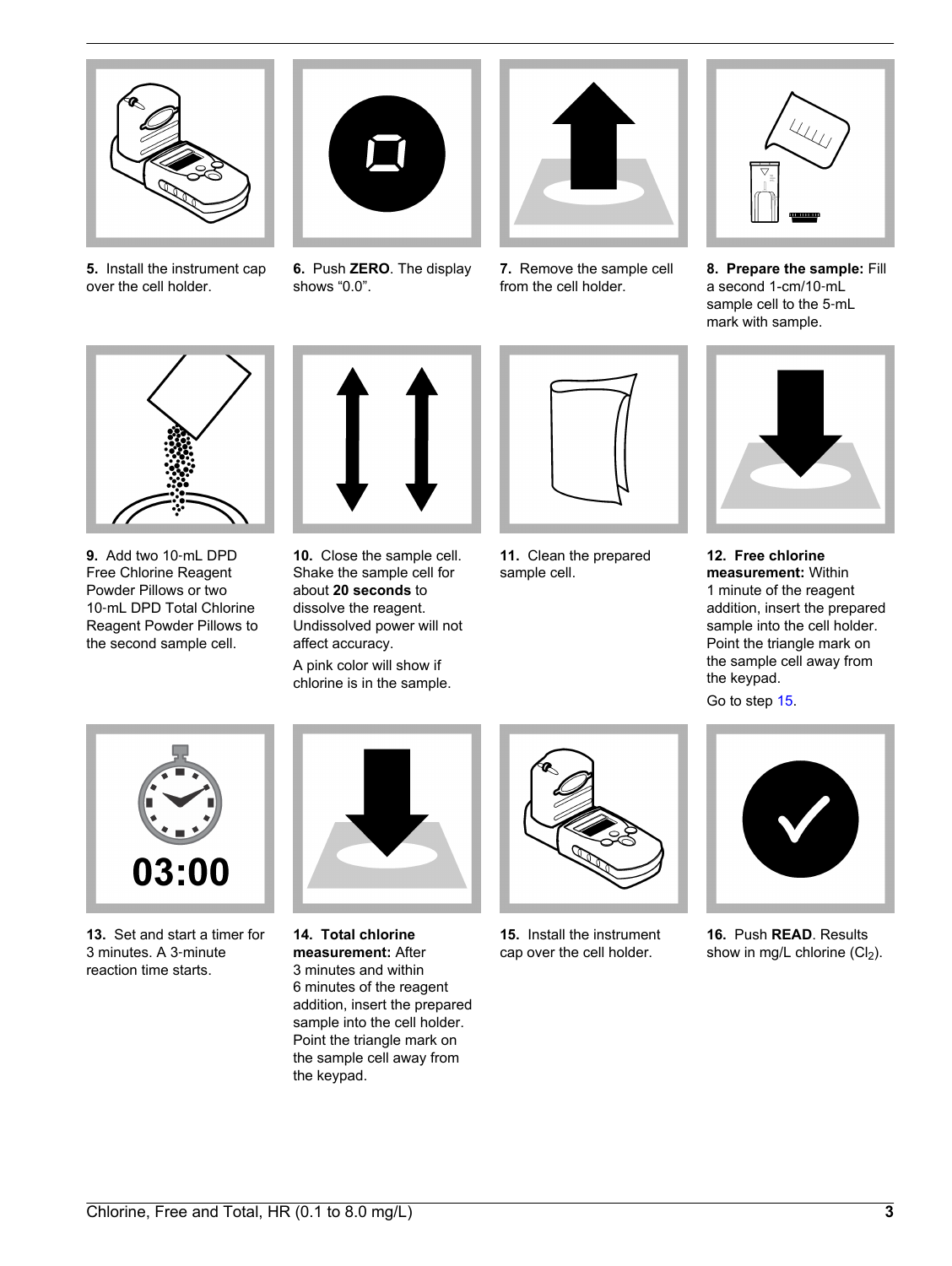# <span id="page-3-0"></span>**Interferences**

| <b>Interfering substance</b>                                                                                                                                             | <b>Interference level</b>                                                                                                                                                                                                                                                                                                                                                                                                                                   |
|--------------------------------------------------------------------------------------------------------------------------------------------------------------------------|-------------------------------------------------------------------------------------------------------------------------------------------------------------------------------------------------------------------------------------------------------------------------------------------------------------------------------------------------------------------------------------------------------------------------------------------------------------|
| Acidity                                                                                                                                                                  | More than 150 mg/L CaCO <sub>3</sub> . The full color may not develop or the color may fade instantly.<br>Adjust to pH 6-7 with 1 N Sodium Hydroxide. Measure the amount to be added on a<br>separate sample aliquot, then add the same amount to the sample that is tested. Correct the<br>test result for the dilution from the volume addition.                                                                                                          |
| Alkalinity                                                                                                                                                               | More than 250 mg/L CaCO <sub>3</sub> . The full color may not develop or the color may fade instantly.<br>Adjust to pH 6-7 with 1 N Sulfuric Acid. Measure the amount to add on a separate sample<br>aliquot, then add the same amount to the sample that is tested. Correct the test result for the<br>dilution from the volume addition.                                                                                                                  |
| Bromine, Br <sub>2</sub>                                                                                                                                                 | Positive interference at all levels                                                                                                                                                                                                                                                                                                                                                                                                                         |
| Chlorine Dioxide, CIO <sub>2</sub>                                                                                                                                       | Positive interference at all levels                                                                                                                                                                                                                                                                                                                                                                                                                         |
| Chloramines, organic                                                                                                                                                     | May interfere                                                                                                                                                                                                                                                                                                                                                                                                                                               |
| <b>Hardness</b>                                                                                                                                                          | No effect at less than 1000 mg/L as CaCO <sub>3</sub>                                                                                                                                                                                                                                                                                                                                                                                                       |
| lodine, $I_2$                                                                                                                                                            | Positive interference at all levels                                                                                                                                                                                                                                                                                                                                                                                                                         |
| Manganese, Oxidized (Mn <sup>4+</sup> ,<br>Mn <sup>7+</sup> ) or Chromium, Oxidized<br>$(Cr^{6+})$                                                                       | Pre-treat the sample as follows:<br>1.<br>Adjust the sample pH to 6-7.<br>2.<br>Add 3 drops of Potassium lodide (30-g/L) to 10 mL of sample.<br>Mix and wait 1 minute.<br>3.<br>Add 3 drops of Sodium Arsenite (5-g/L) and mix.<br>4.<br>Use the test procedure to measure the concentration of the treated sample.<br>5.<br>Subtract this result from the result without the treatment to obtain the correct chlorine<br>6.<br>concentration.              |
| Monochloramine                                                                                                                                                           | For conventional free chlorine disinfection (beyond the breakpoint), monochloramine<br>concentrations are very low. If monochloramine is in the sample, its interference in the free<br>chlorine test changes with the temperature, the relative amount of monochloramine to free<br>ammonia and the time necessary to do the analysis.<br>Table 1 gives the approximate interference levels of monochloramine in the free chlorine test<br>as mg/L $Cl2$ . |
| Ozone                                                                                                                                                                    | Positive interference at all levels                                                                                                                                                                                                                                                                                                                                                                                                                         |
| Peroxides                                                                                                                                                                | May interfere                                                                                                                                                                                                                                                                                                                                                                                                                                               |
| Adjust to pH 6-7 with acid<br>(Sulfuric Acid, 1 N) or base<br>(Sodium Hydroxide, 1 N).<br>Correct the test result for the<br>dilution caused by the volume<br>additions. | Can prevent the correct pH adjustment (of the sample) by the reagents. Sample<br>pretreatment may be necessary.                                                                                                                                                                                                                                                                                                                                             |

## **Table 1 Monochloramine level versus temperature**

| NH <sub>2</sub> Cl | Sample temperature |               |               |               |
|--------------------|--------------------|---------------|---------------|---------------|
| (as $Cl2$ )        | 5 °C (40 °F)       | 10 °C (50 °F) | 20 °C (68 °F) | 30 °C (83 °F) |
| 1.2                | 0.2                | 0.2           | 0.3           | 0.3           |
| 2.5                | 0.4                | 0.5           | 0.6           | 0.6           |
| 3.5                | 0.5                | 0.6           | 0.7           | 0.8           |

# **Pollution prevention and waste management**

If sodium arsenite was added to the sample for manganese or chromium interferences, the reacted samples will contain arsenic and must be disposed of as a hazardous waste. Dispose of reacted solutions according to local, state and federal regulations. must be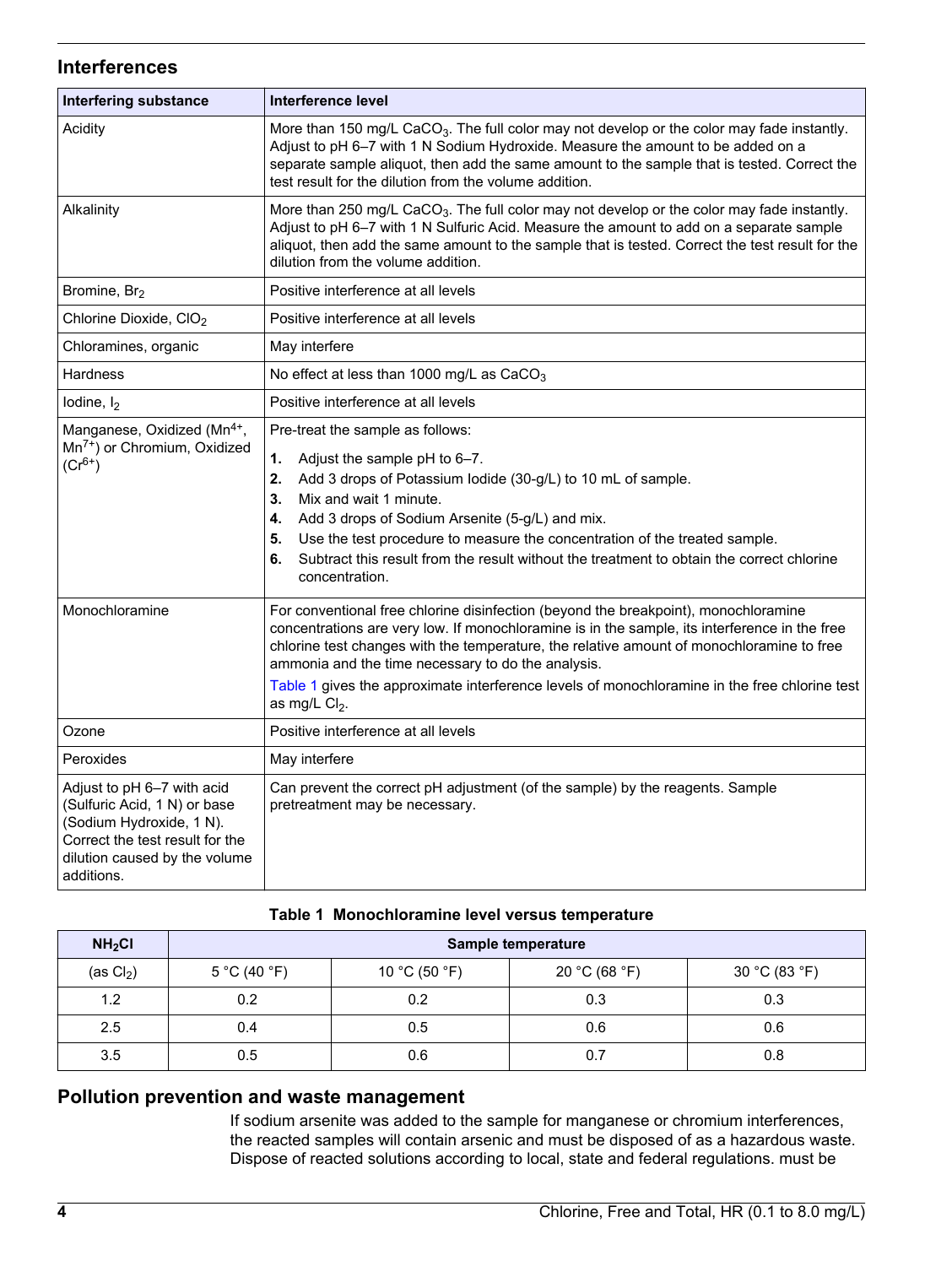disposed of as a hazardous waste. Dispose of reacted solutions according to local, state and federal regulations.

# **Accuracy check**

## **Standard additions method**

Use the standard additions method to validate the test procedure, reagents and instrument and to find if there is an interference in the sample. Items to collect:

- Chlorine Standard Solution, 2-mL PourRite Ampule, 50–75 mg/L (use mg/L on label)
- Ampule breaker
- Pipet, TenSette, 0.1–1.0 mL and tips
- **1.** Prepare three spiked samples: use the TenSette pipet to add 0.1 mL, 0.2 mL and 0.3 mL of the standard solution, respectively, to three 5-mL portions of fresh sample. Mix well.
- **2.** Use the test procedure to measure the concentration of each of the spiked samples. Start with the smallest sample spike. Measure each of the spiked samples in the instrument.
- **3.** Compare the expected result to the actual result. The expected increase in the chlorine concentration is the  $Cl<sub>2</sub>$  mg/L concentration from the label of the standard solution multiplied by 0.1 mL for every 5 mL of standard solution added.

#### **Standard solution method**

If the Standard Calibration Adjust feature is used to adjust the calibration curve of the Pocket Colorimeter II, the concentration of the chlorine standard must be between 4.5 and 7.0 mg/L chlorine for the HR procedure.

## **Verification of on-line analyzers**

This procedure can be used to meet the requirements of USEPA Method 334.0 - Determination of Residual Chlorine in Drinking Water Using an On-line Chlorine Analyzer. The procedure and requirements for compliance with EPA Method 334.0 can be downloaded directly from [http://www.hach.com/method334.](http://www.hach.com/method334)

## **Method performance**

The method performance data that follows was derived from laboratory tests that were measured on a Pocket Colorimeter II during ideal test conditions. Users can get different results under different test conditions.

| Precision (95% confidence interval) |
|-------------------------------------|
| $5.0 \pm 0.2$ mg/L Cl <sub>2</sub>  |

# **Summary of method**

Chlorine can be in water as free chlorine and as combined chlorine. Both forms can be in the same solution and can be determined together as total chlorine. Free chlorine is in a solution as hypochlorous acid or hypochlorite ion. Combined chlorine represents a combination of chlorine-containing compounds, including monochloramine, dichloramine, nitrogen trichloride and other chloro derivatives. The combined chlorine oxidizes iodide  $(I^-)$  to iodine  $(I_2)$ . The iodine and free chlorine reacts with DPD (N,N-diethyl-pphenylenediamine) to form a red solution. The color intensity is proportional to the chlorine concentration. To determine the concentration of combined chlorine, complete a free chlorine test and a total chlorine test. Subtract the results of the free chlorine test from the total chlorine test to get the combined chlorine concentration.

To increase the range of analysis for the DPD method for total and free chlorine, add more indicator in proportion to the sample volume. For example, add a larger powder pillow of DPD Chlorine Reagent to a 5-mL sample.